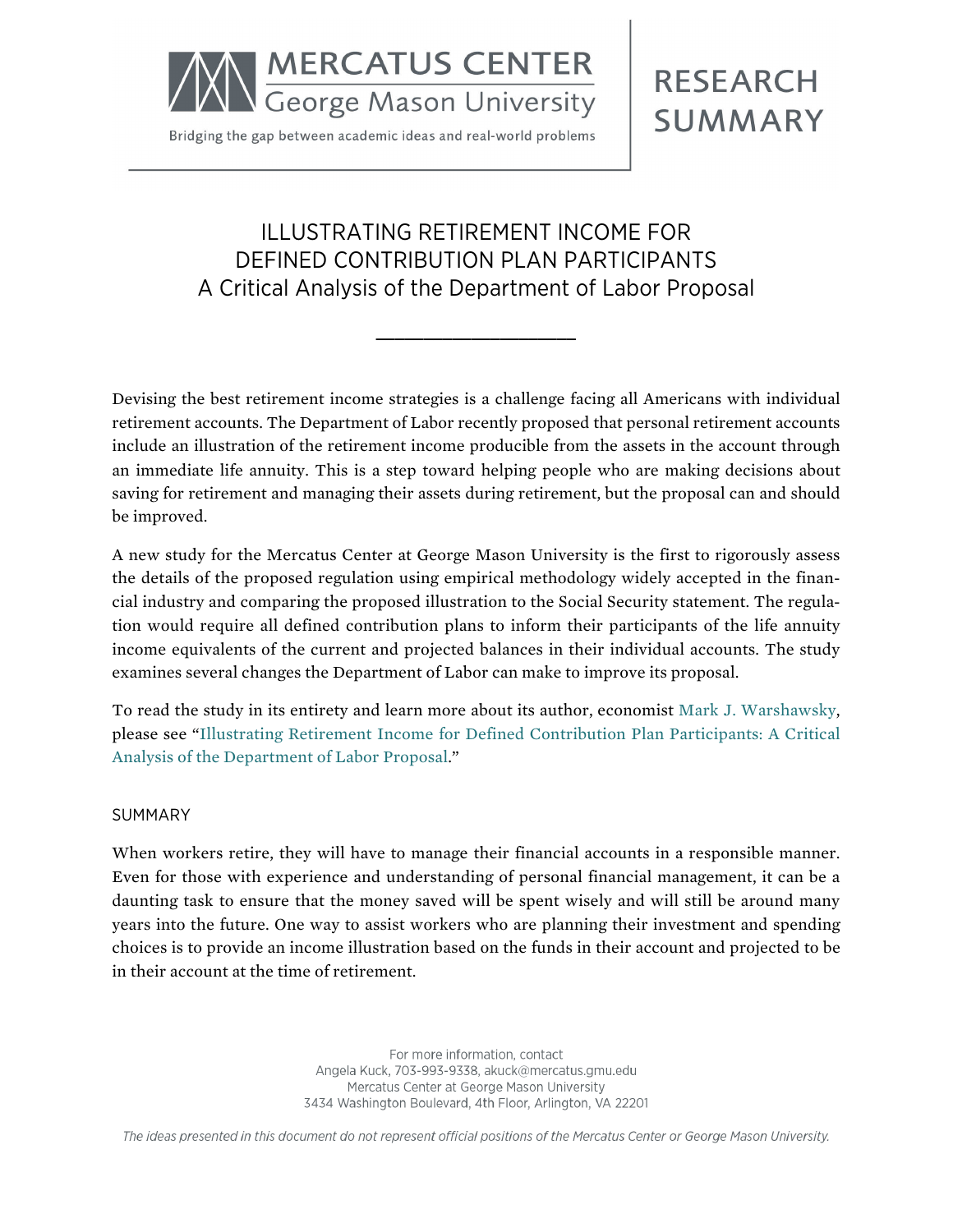The Social Security Administration already provides such personalized information about the projected annual Social Security retirement benefits that workers can expect to receive if they retire at various claiming ages. This statement, automatically mailed to all covered workers every five years (and now available online), is designed to be used as part of the broader retirement income planning process.

The Department of Labor's proposed regulation would require defined contribution retirement plans to provide a similar statement, showing workers the income they could claim from their account at certain periods of time. Empirical analysis shows that the proposal could be effective if it incorporates some key improvements. There are several ways in which Department of Labor should make the statement more informative and relevant to workers as they plan their retirement and their retirement income strategies.

### KEY RECOMMENDATIONS

The Department of Labor can improve its proposal in several ways:

- *Make the illustrations inflation-indexed.* The proposal should reflect an inflation-indexed life annuity rather than a nominal fixed annuity.
- *Base the illustrations on annual income.* The illustration should be based on annual rather than monthly income, consistent with the way salaries and many financial reports are structured.
- *Show a survivor annuity.* The proposal should show individual and joint-and-67%-to-survivor life annuity rates at the normal retirement age to all workers, rather than individual and joint-and-50% contingent rates just for married workers. Many insurers offer joint-and-67% to-survivor life annuities, while joint-and-50% contingent options are not typically offered.
- *Use gender-distinct illustrations.* The illustrations should be provided on a gender-distinct rather than a gender-neutral basis (unless a gender-neutral annuity is offered within the plan). Few annuities are currently offered on a gender-neutral basis.
- *Provide data for several retirement ages.* The illustration should show older workers projections for several retirement ages, like the Social Security statement does.
- *Provide the illustrations annually.* The illustrations need not be provided more frequently than annually, which is the same frequency that the Social Security Administration provides such personalized information to its participants.
- *Use the 10-year Treasury rate.* The assumed 7 percent investment return for projecting account balances forward is too high; illustrations should use the 10-year Treasury constant maturity rate instead.
- *Include IRAs.* The proposal should include individual retirement accounts.